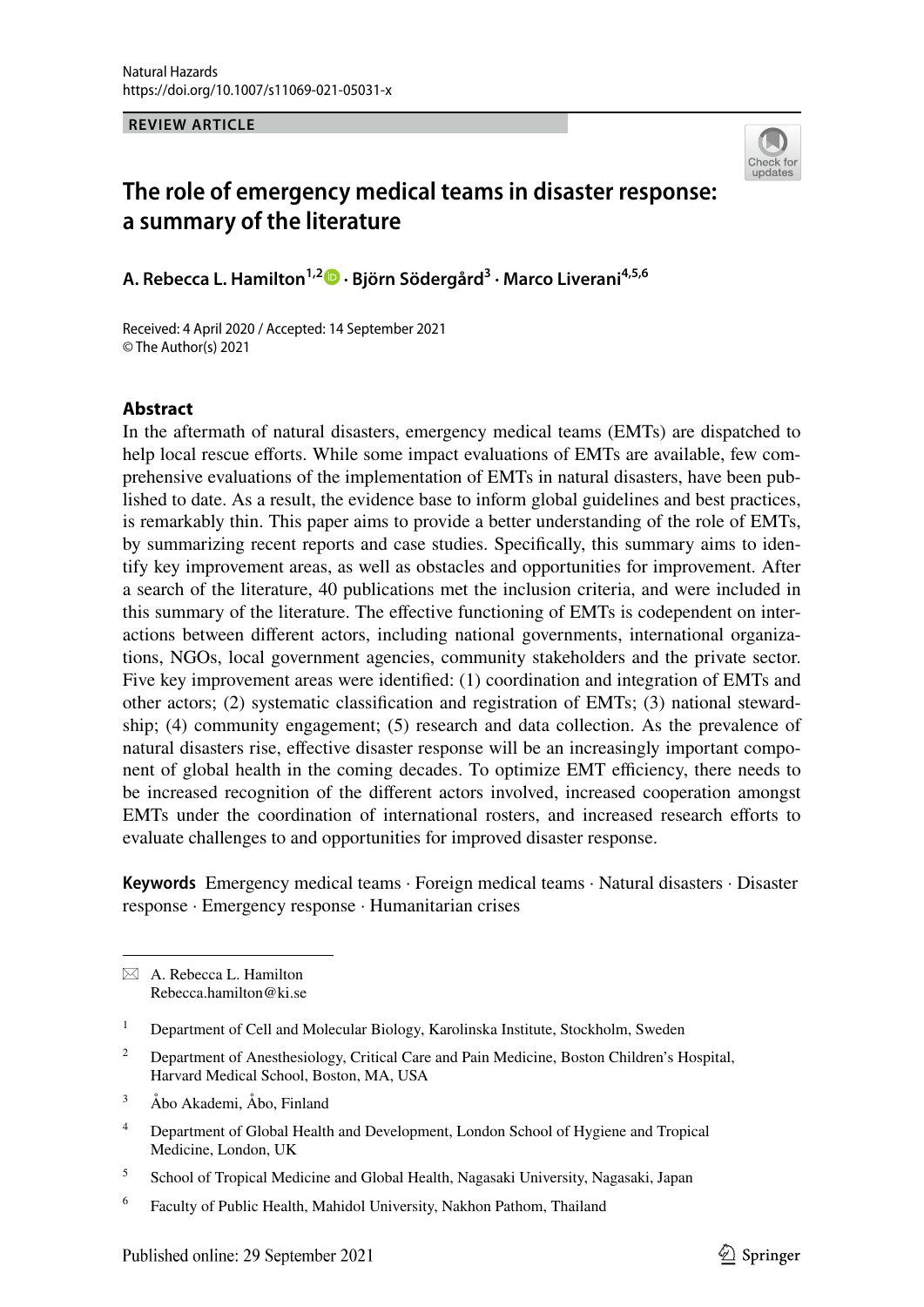### **1 Introduction**

During the past three decades, natural disasters have resulted in an estimated 800,000 causalities, and affected over a billion people (Peiris et al. 2015). In 2016 alone, 160 million people worldwide, were affected by natural disasters (Puri et al. 2017). With the challenges of rising temperatures and spiraling climate change, the frequency and global impact of natural disasters is expected to continue to increase (Goldschmidt and Kumar 2016; Daftary et al. 2014; Kusumasari and Alam 2012).

Population in low- and middle-income countries (LMICs) are most vulnerable to natural disasters, especially in countries, where emergency response plans and dedicated resources are not in place. In LMICs poor road infrastructure and communication systems may delay response operations, and the availability of medical equipment and personnel is often inadequate to cope with a sudden surge in demand for trauma care (Arziman 2015; Gerdin et al. 2014).

In such contexts, the immediate response after a natural disaster, is primarily provided by residents and local rescue efforts (Gerdin et al. 2014). Subsequently, national emergency services, such as the military or national medical teams, are usually dispatched to affected areas. If local and national responses are insufficient to address the emergency, the international community may offer various forms of assistance, including the deployment of emergency medical teams (EMTs) (Hanfling et al. 2012).

EMTs are defined by the World Health Organization (WHO) as *"*groups of health professionals and supporting staff outside their country of origin, aiming to provide health care specifically to disaster affected populations" (Foreign Medical Team Working Group 2013). EMTs may include governmental (both civilian and military) and non-governmental teams, providing basic and/or advanced care during a limited period in existing or temporary structures, with or without field hospitals. For example, EMTs have been dispatched after the Indian Ocean tsunami in 2004 (Bridgewater et al. 2006), the Haiti earthquake (Levie et al. 2017) the floods in Pakistan in 2010 (Tordrup et al. 2013), and the typhoon Haiyan in Southeast Asia in 2013 (Peiris et al. 2015; Brolin et al. 2015).

Following these operations, evaluations of the role and impact of EMTs, have been conducted. While EMTs are recognized to be a critical component of the global health workforce, concerns have emerged over their functioning and effectiveness. For example, lack of cooperation and coordination between different EMTs, has been a longstanding issue, resulting in fragmented disaster management, and duplication of relief efforts (Rodriguez-Espindola et al. 2018). In addition, recent case studies illustrate that EMTs are often deployed with little understanding of needs and capacities in affected countries, while skills and professional standards of EMTs were found to be highly variable (Foreign Medical Team Working Group 2013).

In recognition of this, global health agencies have published guidelines to improve the quality of the medical response by EMTs, importantly WHO's '*Classification and minimum standards for foreign medical teams in sudden onset disasters'* (Norton et al. 2013). Yet, the evidence base for guidelines on the deployment of EMTs, is remarkably limited (Juntunen 2011). Recently, a number of reviews of public health interventions during humanitarian emergencies, have been published, either broad in scope (Blanchet et al. 2017), or focused on specific issues, such as water sanitation (Ramesh et al. 2015), sexual and reproductive health (Singh et al. 2018; Warren et al. 2015), and patient safety (El-Khani et al. 2019). To the best of our knowledge, lessons learned from the specific deployment and implementation of EMTs in disasters, have not yet been reviewed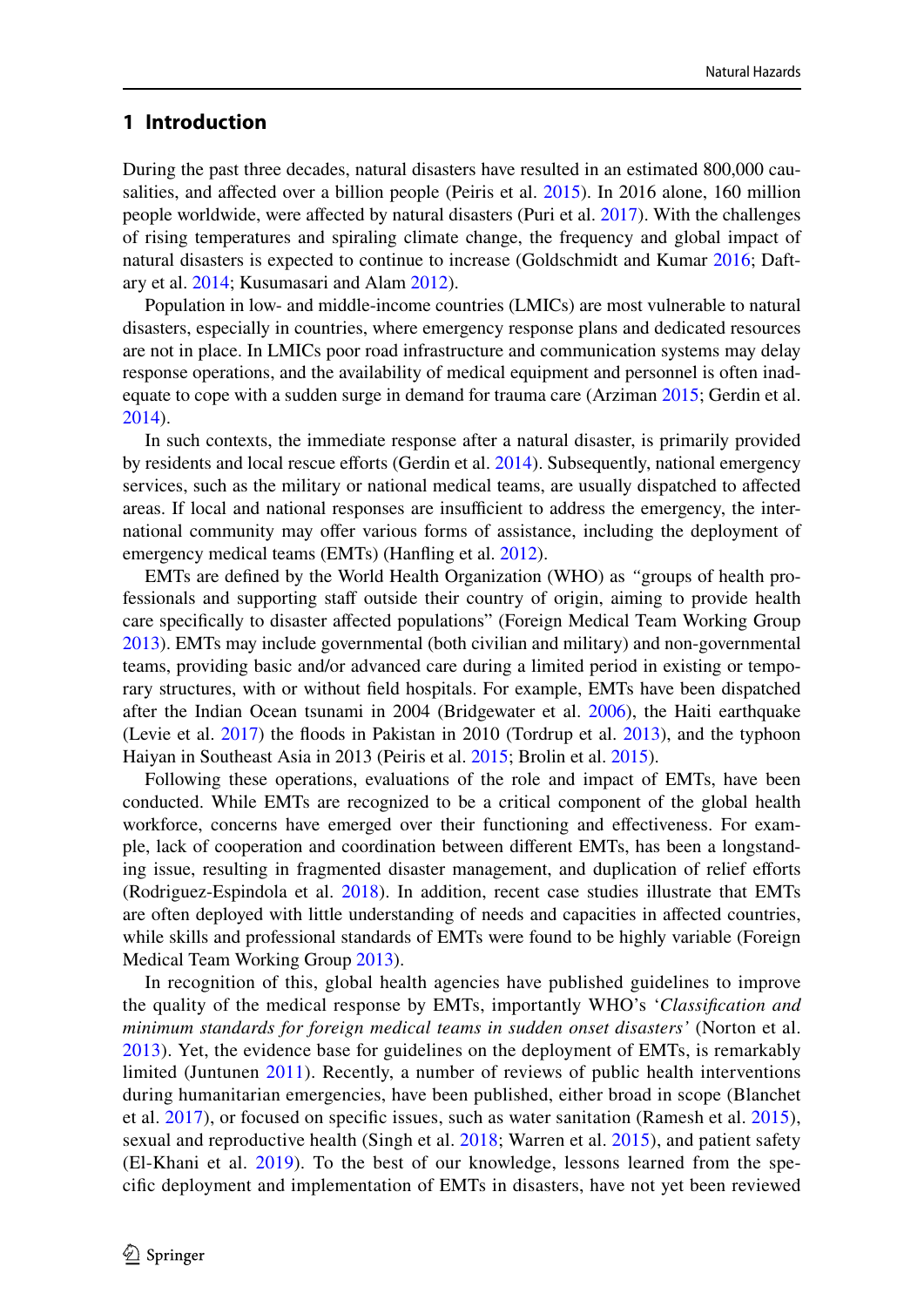and summarized in previous contributions. Considering this gap in knowledge, the present paper reports a summary of the literature of EMTs role in the setting of emergent humanitarian aid in natural disasters. Because man-made disasters, such as armed conflict or terrorist attacks, are associated with a different scope of challenges for EMTs, compared to natural disasters, and have therefore been left out of this summary (Severin and Jacobson 2020).

The aim of this summary is to identify areas for improvement in implementation and research by better understanding the obstacles to and opportunities for successful delivery of disaster response by EMTs.

### **2 Summary of the literature**

The literature on the topic of disaster response and EMTs was summarized to gain a better understanding of challenges to the deployment of EMTs, and to develop a set of concepts, which can inform future research and policy recommendations on this topic.

PubMed, ScienceDirect and Web of Science databases, were searched with the search terms, included in Table 1. Grey literature was included from the United Nations and UNISDR databases, using the same search terms (Foreign Medical Team Working Group 2013). Only articles in English, or with published English translations, were included, as this is the one language all the authors have in common. Inclusion criteria were any publication on EMTs and disaster response in the setting of natural disasters, published in the past 20 years; during this timeframe, the demands for outcome measurements in disaster response have been refined, and before this, there were few critical publications on the subject. Exclusion criteria were any publication addressing manmade disasters.

The included articles were analyzed inductively to derive emerging themes and improvement areas in the operation of EMTs, following natural disasters. These themes were used to outline recommendations with the aim of informing future research and policy on international humanitarian disaster response, following natural disasters.

A total of 674 articles were rendered from the PubMed and other online search databases of which, 529 articles were excluded from the literature search, commonly opinion pieces or other publications not directly related to EMTs. This produced a list of 145 articles that were of interest, and out of these, 40 were selected for in depth review, as they fulfilled the inclusion criteria.

| Area of interest                | Search terms                                                                                                                                                                                  |
|---------------------------------|-----------------------------------------------------------------------------------------------------------------------------------------------------------------------------------------------|
| Disaster                        | Disaster, natural disasters, humanitarian crisis, humanitarian emergency                                                                                                                      |
| Disaster response               | Disaster response, disaster response teams, foreign medical team, emer-<br>gency medical team, disaster relief                                                                                |
| Disaster response organizations | Cluster management, World Health Organization (WHO), UN Office<br>for disaster risk reduction (UNISDR), UN Disaster Assessment and<br>Coordination (OCHA), UN Relief and Works agency (UNRWA) |

**Table 1** Key search terms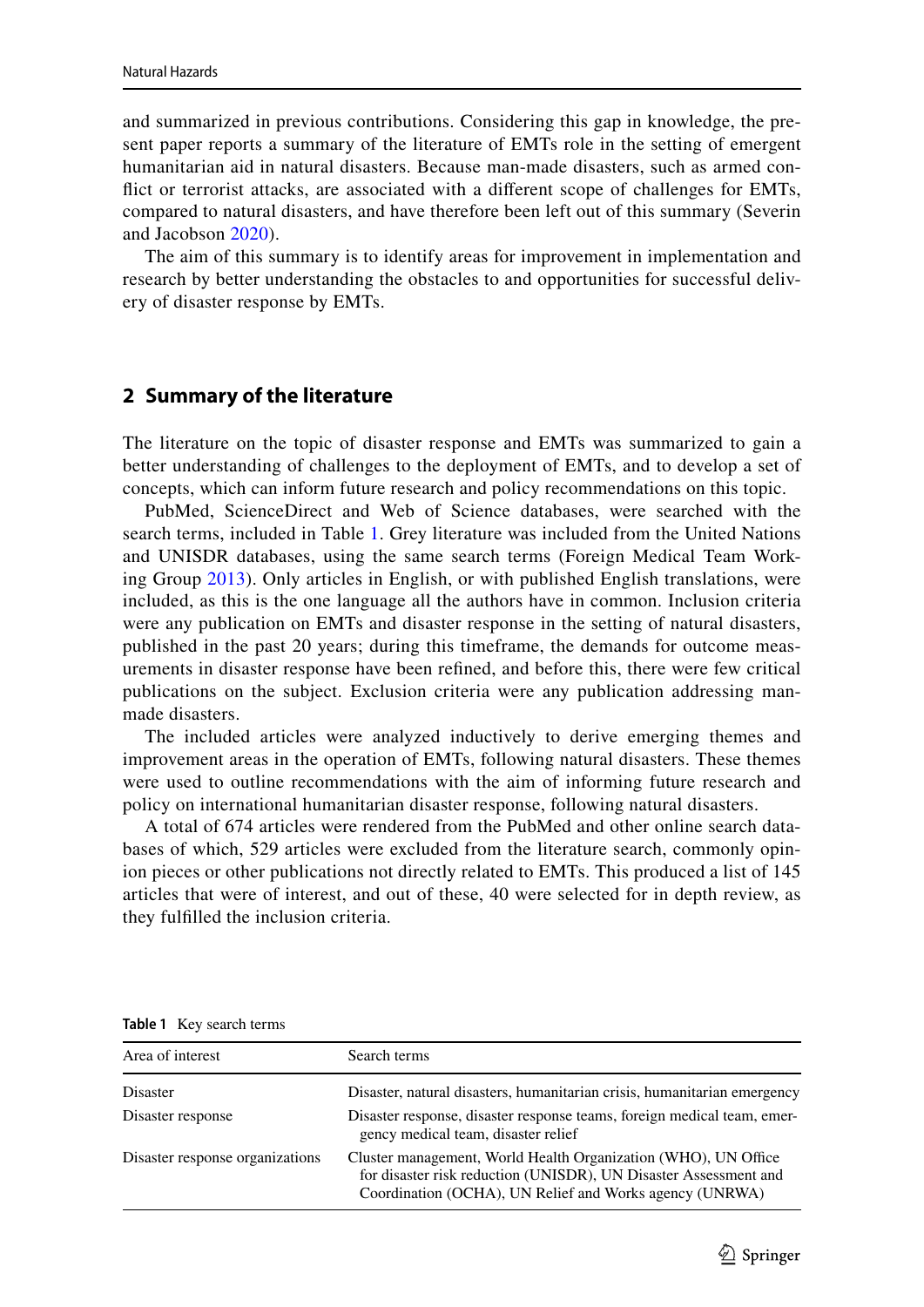**3.1 Characteristics of EMTs**

EMTs were defined as groups of health professionals and supporting staff, operating outside their country of origin to provide care to disaster-affected populations (Peiris et al. 2015; International Federation of the Red Cross World Health Organization 2017). EMTs could include interdisciplinary personnel, and are ideally self-reliant and mobile, although this was not always the case (Brolin et al. 2015). The WHO classifies EMTs based on the type of care they provide, their team size and capabilities; Type 1 provide outpatient emergency care, Type 2 provide inpatient and outpatient surgical emergency care, and Type 3 are inpatient referral teams, delivering complex high-level surgical and medical care (Peiris et al. 2015; Norton et al. 2013; International Federation of the Red Cross World Health Organization 2017). Although teams vary widely in composition, they typically include physicians, nurses, pharmacists and coordinators and other supportive staff based on the care provided (Cranmer and Biddinger 2014).

# **3.2 Improvement areas**

Five themes emerged in this summative review as central to EMT implementation: (1) coordination and integration of EMTs and other actors; (2) systematic classification and registration of EMTs; (3) national stewardship; (4) community engagement; (5) data collection and research.

# **3.2.1 Coordination and integration**

Poor coordination was identified as a major challenge to the effective EMTs implementation. Inefficient use of the EMTs and supporting resources during operations on the ground, poor communication with government actors and regional headquarters, insufficient independence with regards to transport and utilities and little to no interaction between the different EMTs involved, were all factors identified as obstructive to efficient implementation (Goldschmidt and Kumar 2016; Gerdin et al. 2014; Rodriguez-Espindola et al. 2018; Juntunen 2011; Blanchet et al. 2017), The 2010 earthquake in Haiti served as a prime example of these issues; despite the involvement of many EMTs, Haitian relief efforts were plagued by lost opportunities, due to poor coordination of EMTs, fragmentation, and a lack of cohesive relief strategies (Hanfling et al. 2012; Levie et al. 2017; Schreeb et al. 2008).

# **3.2.2 The need forsystematic classification and registration of EMTs**

The WHO's publication, "*Classification and minimum standards for Foreign Medical Teams in sudden onset of disasters*", outlines guiding principles and minimum technical requirements for all EMTs in disaster response (Norton et al. 2013). Following the typhoon Haiyan in the Philippines, the WHO initiated a system for on-site registration categorizing EMTs, based on these principles (Brolin et al. 2015; Norton et al. 2013). For the EMTs registered, efficiency and allocation of resources, were significantly improved through a distribution system overseen by the local government (Peiris et al. 2015). However, only half of the available EMTs agreed to register, demonstrating low interest for any coordination initiatives (Brolin et al. 2015). Initial reports demonstrated increased efficacy for the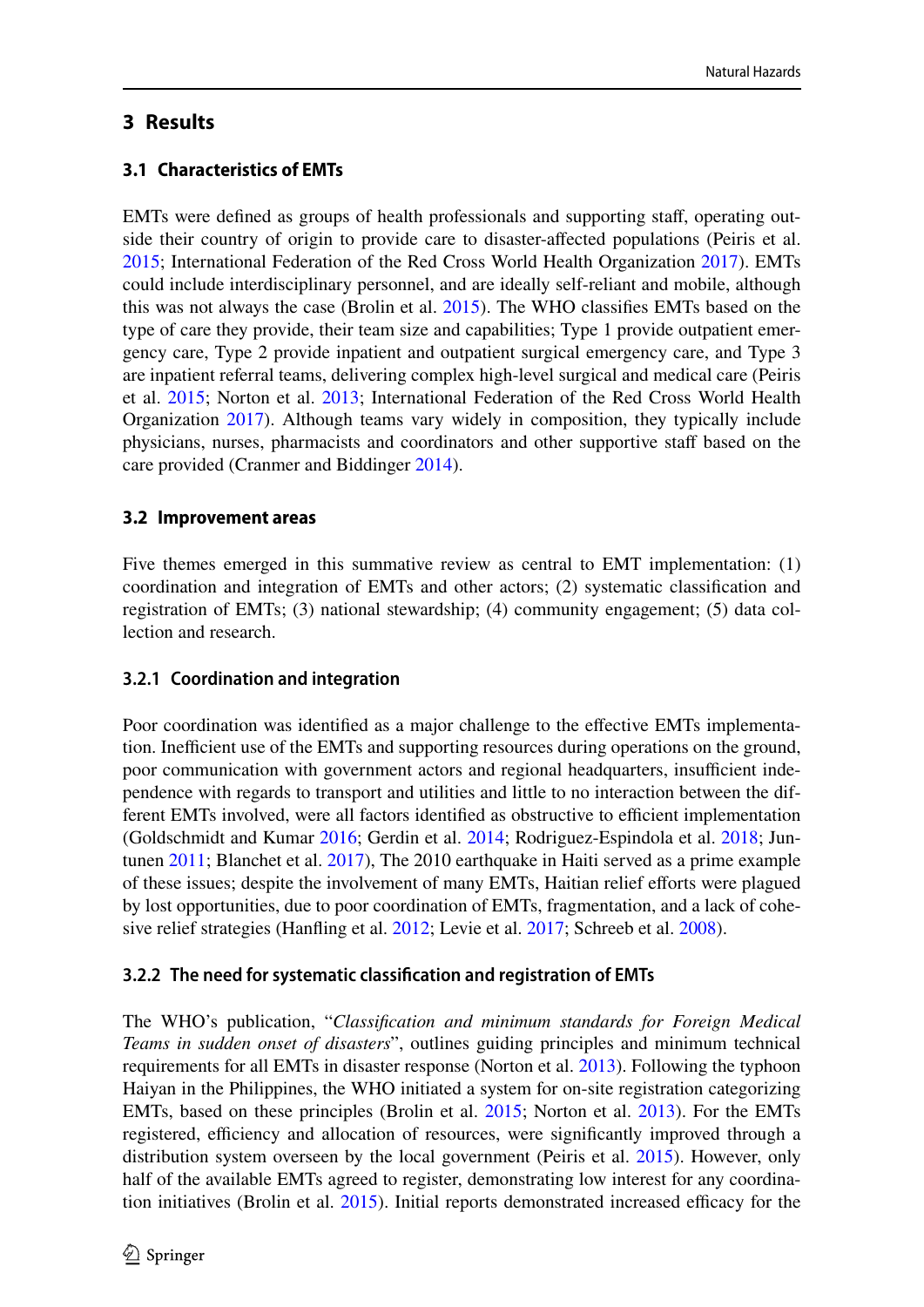EMTs that did register, suggesting that registration systems may play an important role in coordinating international emergency response efforts, but that there is a need for a consensus on the method of implementation and adherence (Peiris et al. 2015; Norton et al. 2013; Radestad et al. 2013). New efforts were made at EMT registration after the Nepal earthquake in 2015, employing coordination cells and Geographic Information Systems with positive results (Takada et al. 2021). Other conceptual health systems frameworks based on time intervals and levels of care, have been proposed, but have yet to be tried in practice (Lind et al. 2012).

#### **3.2.3 National stewardship**

The first 72 h following a natural disaster serves as a crucial window for emergency response and the way this time is managed may dictate later outcomes (Arziman 2015). Many reports identify national and local government agencies as vital in coordinating emergency efforts during the early relief efforts. However, after typhoon Haiyan in the Philippines, 108 EMT teams arrived, but none were operational within the first 72 h; the average time from arrival to operational status was 82 h (Brolin et al. 2015). Major obstacles to reaching operational capacity were identified as lack of internet availability, no debriefing for new arrivals, lack of self-sufficiency amongst EMTs, and lack of appropriate technical equipment (Peiris et al. 2015). Furthermore, a lack of appropriate needs assessment, poor transportation, difficult geographical access, and limited communication capabilities were factors that delayed EMTs in reaching full operational status, in a timely manner (Brolin et al. 2015).

These obstacles illustrate the need for national and local government agencies coordinate and facilitate relief efforts on the ground. A strategy to overcome such obstacles, was demonstrated after the 2010 earthquake in Japan, when Japan's government efficiently activated a national emergency plan, requested international assistance, facilitated ground communications, and lifted custom barriers for arriving EMTs in the immediate postdisaster window (Nagata et al.  $2016$ ). Other examples of successful national stewardship include Haiyan, where local government structures were more efficient in mobilizing and integrating collaborative efforts between government agencies, EMTs and international organizations (Santiago et al. 2016). Local and national government agencies may improve coordination and accountability of effective EMT relief efforts, by conducting early needs assessments (Schreeb et al. 2008). After the earthquake in Japan 2011, for example, the Japanese government set a precedent to regulate international aid, by creating a framework of criteria for foreign EMTs (Nagata et al. 2016), including operational guidelines and the requirement of interpreters and close cooperation with Japanese physicians. Only 4 out of 30 nations, offering medical assistance after the earthquake, were accepted according to these set criteria, further emphasizing the complexity of maintaining effective quality control, and delegating responsibility in disaster responses, involving international relief efforts (Nagata et al. 2016).

#### **3.2.4 Community engagement**

Community engagement and anchoring local government institutions in large international relief operations, are important factors for sustainable and effective relief operations (Binder and Baker 2017). By identifying needs specific to the local population, and incorporating cultural and religious norms specific to the area, relief operations can be tailored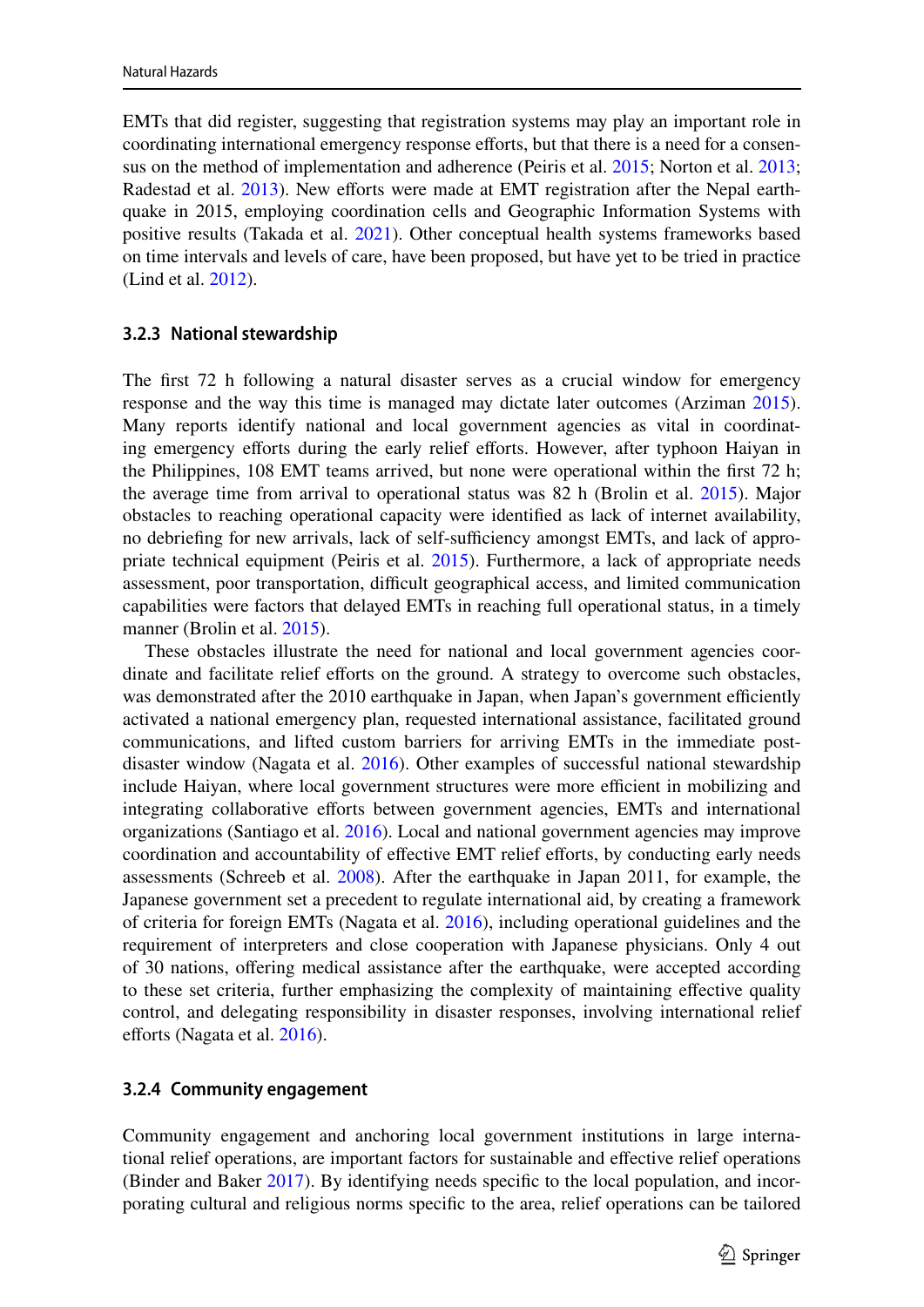to fit both short and long-term needs, and improve the value of the relief operations (Tiberi 2016; Ataya et al. 2010).

As a part of a national preparedness strategy, governments may choose to implement community emergency response teams (CERTs)—teams led by government lay people to integrate key stakeholders and community members in local and regional groups ready to respond immediately to emergencies in their area of responsibility. When allowed proper resources, CERTs may provide efficient immediate relief on the ground bridging the oftenunmet needs during the first 72 h and may be implemented as an early sustainable community integration measure (Carr and Jensen 2015).

#### **3.2.5 Data collection and research**

Registration and outcomes data collection was fundamental for increased transparency and accountability in humanitarian aid after the typhoon Haiyan in the Philippines (Brolin et al. 2015). Record keeping, data collection and outcomes evaluation was complicated by the number of different actors involved and record systems used, which further underscored the need for collective standards of care and transparency in the aid provided (Peiris et al. 2015; Brolin et al. 2015). Several studies have identified the need for a common reporting system and data sharing for EMTs, in order to facilitate needs assessments, impact and outcome evaluations in the immediate response phase, and as a follow up tool for sustainable quality improvement (Goldschmidt and Kumar 2016; Gerdin et al. 2014).

Long-term humanitarian assistance and rehabilitation requirements that follow natural disasters, has been consistently overlooked in research on disaster response in the past two decades (Goldschmidt and Kumar 2016). The lack of reproducible research is an oftencited obstacle to impact evaluation, outcome measurement and quality improvement (Hanfling et al. 2012; Brolin et al. 2015; Tan and Schreeb 2015; Nickerson et al. 2015). However, an adoption of transparent methods for data collection and data sharing would facilitate needs assessment in real time, while also supporting outcomes evaluations and assessment measures later on (Puri et al. 2017). Without the implementation of a standardized, systematic needs-assessment, funding and other resources may be ineffectively allocated, and the speed to recovery delayed (Schreeb et al. 2008).

## **4 Discussion**

This summary of the literature on the role of EMTs aims to fill some of the void in the literature on humanitarian aid and disaster response following natural disasters. During the last few decades, EMTs have been increasingly utilized to support disaster response efforts in affected countries. Their effective operation remains a complex task, depending on the interactions of multiple factors within and outside affected countries. In this summary of the literature, five main themes emerge as particularly important improvement areas: the need for international coordination of EMTs and other actors; the need for systematic classification and registration of EMTs; the importance of active cooperation between EMTs and national government agencies, as well as EMT's community engagement, and, finally, the need for more research and data collection in the field of disaster response.

Coordination, or the lack thereof, is the most commonly reported obstacle to efficient humanitarian relief interventions. The national government is the primary coordinator for any relief operation, hence functional government infrastructure capable of handling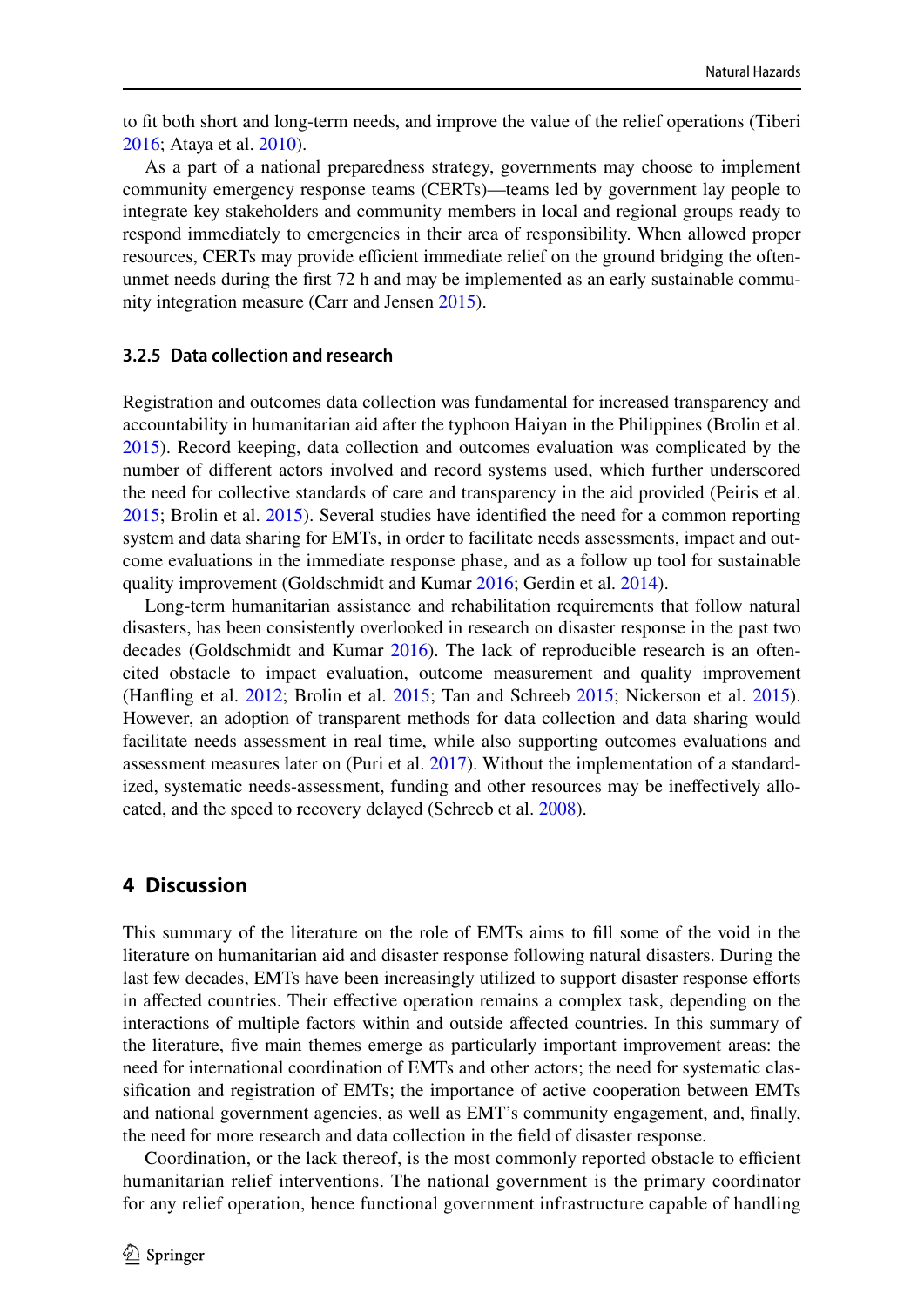a national emergency, and managing the many different actors involved, is detrimental to effective disaster response coordination. Japan demonstrated in 2010, how a country with sufficient resources can set requirements and conditions for EMTs and other volunteers to meet the specific needs at hand, and thereby reduce intervention redundancy (Nagata et al. 2016). On the other hand, the detrimental results of weak government structures rapidly collapsing under pressure, were demonstrated in Haiti just a year earlier (Schreeb et al. 2008). The different experiences between Haiti and Japan illustrate a glaring disparity between high- and low-income countries in their ability, to effectively handle natural disasters, a gap that can only be expected to widen with the increasing burden of climate change (Sakai et al. 2017).

It is therefore up to the international humanitarian community to find a way to bridge this gap, and provide adequate support, when natural disasters affect countries and communities with weak government institutions and limited surge capacity. When government institutions falter, international organizations, such as United Nations (UN) agencies may provide vital support and infrastructure, by employing their large managerial resources to support EMTs on the ground (Rodriguez-Espindola et al. 2018). However, this managerial role is highly dependent on the adherence and acceptance on behalf of the actors involved. Unless a consensus is reached within the international humanitarian community, this responsibility will remain unfilled. In the case of typhoon Haiyan only half of the EMTs chose to participate in government led coalitions with the WHO, further illuminating a resistance in the humanitarian community to collaborate with one another (Brolin et al. 2015).

To a certain extent, EMTs reflect some positive aspects of globalization, integrating a vast number of actors involved in international humanitarian aid, to jointly provide care and disaster relief. EMTs that avoid integration on the ground, are less successful at reaching target populations, and tend to provide short-term solutions with limited sustainable community impact (Binder and Baker 2017; Shultz et al. 2011). Registration systems enable communication, reporting and data sharing between these different actors, and are necessary to improve the efficiency and transparency of EMTs and humanitarian operations in general (Peiris et al. 2015; Brolin et al. 2015; Jahre et al. 2010). A global registry of available resources and qualifications would encourage quality control measures, and allow countries in need of assistance to request EMTs suitable to their specific conditions, improving resource allocation and efficiency of future relief efforts (Peiris et al. 2015).

For the humanitarian community to fortify its role in the setting of climate change and geopolitical instability, it needs to make the necessary collective efforts toward accountability, transparency and sustainability. A part of this process is to support additional research in the field (Goldschmidt and Kumar 2016). There are, however, unique methodological challenges as experimental methods are inapplicable for obvious ethical reasons. Thus, most available literature to date consists of team reports and case studies (Aitken et al. 2009); a recent review of the quality of such evaluations, revealed a strikingly weak evidence base, comprised primarily of observational data with narrow outcomes that offer limited generalizability and causality (Blanchet et al. 2017). Observational data may, however, offer insight and understanding to individual scenarios, as well as a more nuanced picture of the issues, and needs associated with emergency response, when analyzed together. The field of disaster response has evolved over the past few decades, and EMTs are today expected to conduct impact evaluation and outcome assessments, indicating a global trend towards a more transparent international humanitarian community that still has a lot of work left to do.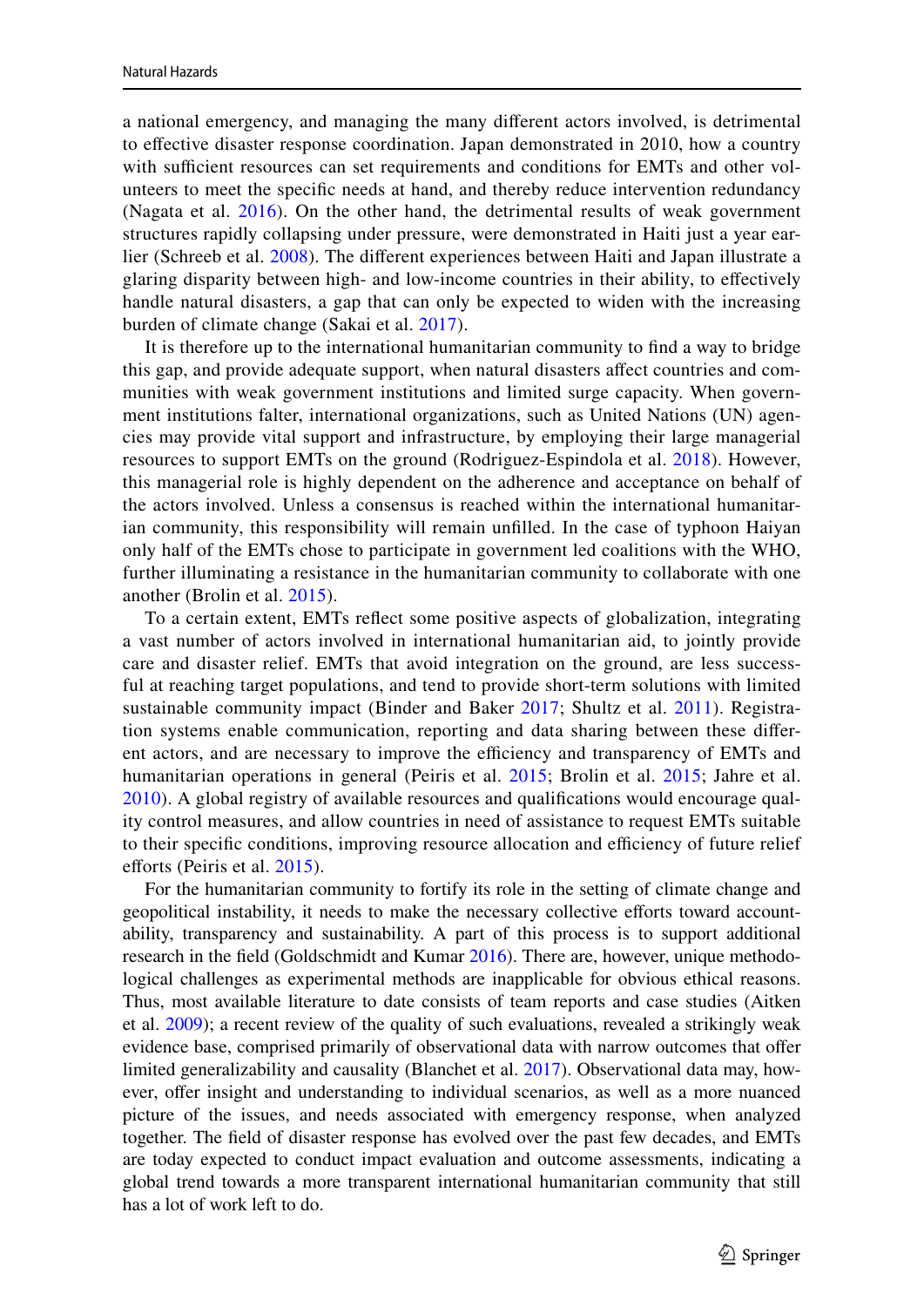As with all literature reviews, this summary also has limitations. In our design, we followed the steps of a scoping literature review (Arksey 2005) to conduct this summary, however, we cannot rule out that we may have left out articles relevant to our aim. The studied research field is not mature, and many a conducted study in the area might have been published by non-researchers, and hence as other types of articles than usually found in the databases we have used. We may as a result have missed important articles, although we do believe this risk to be slim as the reference lists of the articles found does not imply references not found in our literature search. We included articles in English only, as this is the one language the authors have in common, but this may have reduced the number of publications included in our search. Finally, as established here and elsewhere, the literature available on EMT implementation following disaster response is limited, and thus, any conclusions drawn from the available literature should be considered in the light of these limitations.

In conclusion, this summary of the literature suggests that EMTs function most efficiently, when well-integrated with other key actors involved, including the national and local government agencies, international organizations and the NGOs, community stakeholders and private actors. The lack of coordination is a major obstacle to effective provision of care, and may be addressed by implementing registration systems to allocate and match the resources to areas of greatest need. Global registration systems would allow for an international credentialing of EMTs, increasing the transparency and accountability of the actors participating in the relief efforts. This would create a common platform for data reporting and sharing, facilitating much needed research and quality control. These actions taken together, could potentially have a significant impact on the rising need for global disaster response going forward.

**Author contributions** All authors contributed to the study conception and design. Material preparation, data collection and analysis were performed by Rebecca Hamilton, Marco Liverani and Björn Södergård. Rebecca Hamilton performed the literature search and data analysis, and Marco Liverani and Björn Södergård critically revised the work. The first draft of the manuscript was written by Rebecca Hamilton, and all authors commented on previous versions of the manuscript. All authors read and approved the final manuscript.

**Funding** Open access funding provided by Karolinska Institute. No external funding was provided for this study.

# **Declarations**

**Conflicts of interest** The authors declare no conflict of interests.

**Data availability** All data and literature searches are available in full detail upon request.

**Open Access** This article is licensed under a Creative Commons Attribution 4.0 International License, which permits use, sharing, adaptation, distribution and reproduction in any medium or format, as long as you give appropriate credit to the original author(s) and the source, provide a link to the Creative Commons licence, and indicate if changes were made. The images or other third party material in this article are included in the article's Creative Commons licence, unless indicated otherwise in a credit line to the material. If material is not included in the article's Creative Commons licence and your intended use is not permitted by statutory regulation or exceeds the permitted use, you will need to obtain permission directly from the copyright holder. To view a copy of this licence, visit http://creativecommons.org/licenses/by/4.0/.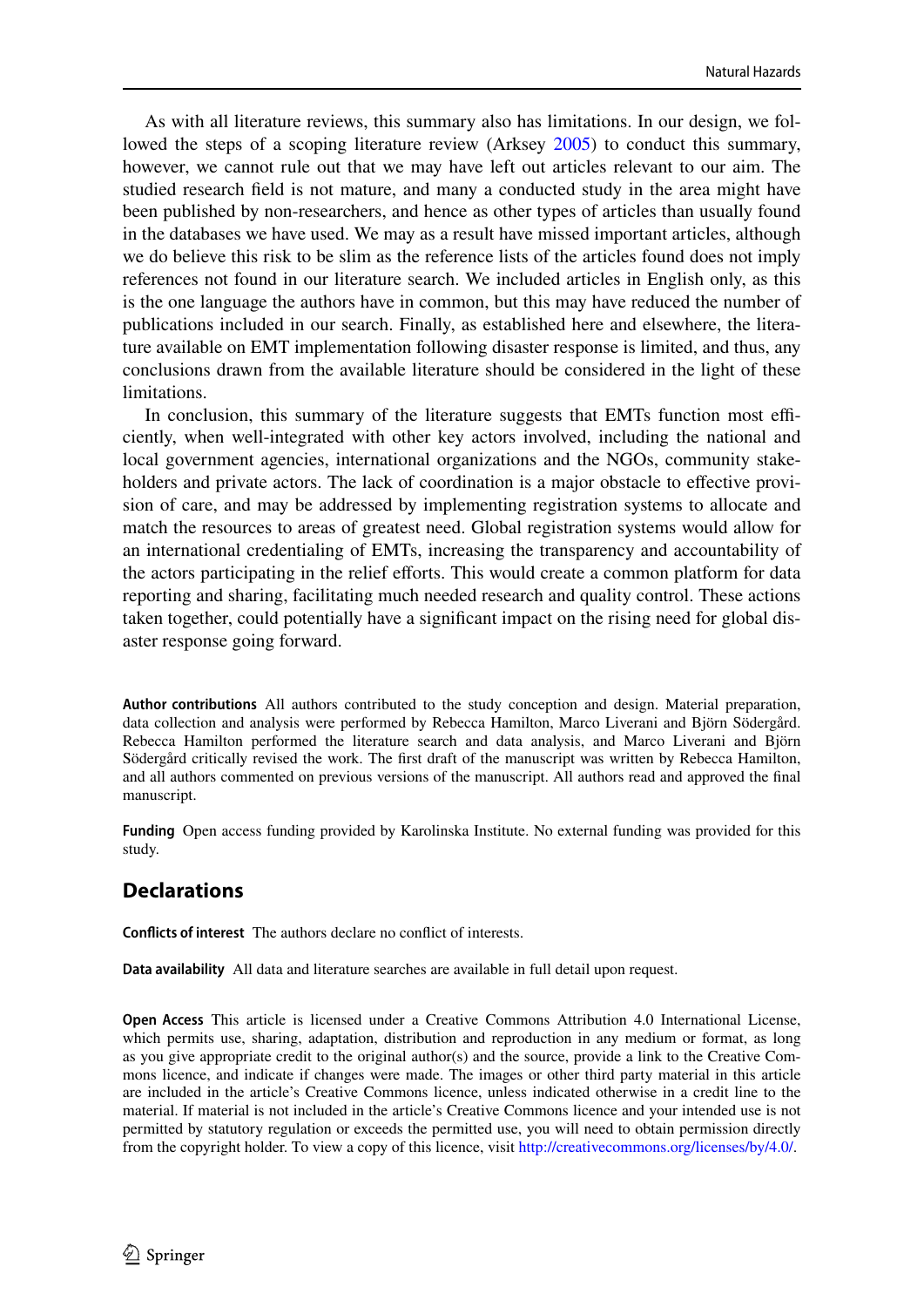### **References**

- Aitken P, Leggat P, Robertson A, Harley H, Speare R, Leclercq M (2009) Health and safety aspects of deployment of Australian disaster medical assistance team members: results of a national survey. Travel Med Infect Dis 7(5):284–290
- Arksey H (2005) Scoping studies: towards a methodological framework. Int J Soc Res Methodol 8(1):19–32
- Arziman I (2015) Field organization and disaster medical assistance teams. Turk J Emerg Med 15(Suppl 1):11–19
- Ataya MD, Duigan P, Louis D, Schinina G (2010) Assessment on the psychosocial needs of Haitians affected by the January 2010 earthquake. Port au Prince: International Organization for Migration
- Binder SB, Baker CK (2017) Culture, local capacity, and outside aid: a community perspective on disaster response after the 2009 tsunami in American Samoa. Disasters 41(2):282–305
- Blanchet K, Ramesh A, Frison S, Warren E, Hossain M, Smith J et al (2017) Evidence on public health interventions in humanitarian crises. Lancet 390(10109):2287–2296
- Bridgewater FH, Aspinall ET, Booth JP, Capps RA, Grantham HJ, Pearce AP et al (2006) Team echo: observations and lessons learned in the recovery phase of the 2004 Asian Tsunami. Prehosp Disaster Med 21(Suppl 1):S20–S25
- Brolin K, Hawajri O, von Schreeb J (2015) foreign medical teams in the Philippines after Typhoon Haiyan 2013 - who were they, when did they arrive and what did they do? PLoS Curr 7
- Carr JJ, Jensen J (2015) Explaining the pre-disaster integration of community emergency response teams (CERTs). Nat Hazards 77(3):1551–1571
- Cranmer HH, Biddinger PD (2014) Typhoon Haiyan and the professionalization of disaster response. N Engl J Med 370(13):1185–1187
- Daftary RK, Cruz AT, Reaves EJ, Burkle FM, Christian MD, Fagbuyi DB et al (2014) Making disaster care count: consensus formulation of measures of effectiveness for natural disaster acute phase medical response. Prehosp Disaster Med 29(5):461–467
- El-Khani U, Ashrafian H, Rasheed S, Veen H, Darwish A, Nott D et al (2019) The patient safety practices of emergency medical teams in disaster zones: a systematic analysis. BMJ Glob Health 4(6):e001889
- Foreign Medical Team Working Group (2013) Registration and coordination of foreign medical teams responding to sudden onset disasters: the way forward. World Health Organization & Health Clusters, Geneva
- Gerdin M, Chataigner P, Tax L, Kubai A, von Schreeb J (2014) Does need matter? Needs assessments and decision-making among major humanitarian health agencies. Disasters 38(3):451–464
- Gerdin M, Roy N, Khajanchi M, Kumar V, Dharap S, Fellander-Tsai L et al (2014) Predicting early mortality in adult trauma patients admitted to three public university hospitals in urban India: a prospective multicentre cohort study. PLoS ONE 9(9):e105606
- Goldschmidt KH, Kumar S (2016) Humanitarian operations and crisis/disaster management: a retrospective review of the literature and framework for development. Int J Disaster Risk Reduct 20:1–13
- Hanfling D, Altevogt BM, Gostin LO (2012) A framework for catastrophic disaster response. JAMA 308(7):675–676
- International Federation of the Red Cross World Health Organization (2017) The regulation and management of international emergency medical teams. IFRC-WHO, Geneva
- Jahre M, Jahre L-M, Tatham P, Pettit S (2010) Coordination in humanitarian logistics through clusters. Int J Phys Distrib Logist Manag 40(8/9):657–674
- Juntunen C (2011) Reflections on the opportunities and challenges of disaster response. Couns Psychol 39(8):1182–1192
- Kusumasari B, Alam Q (2012) Bridging the gaps: the role of local government capability and the management of a natural disaster in Bantul, Indonesia. Nat Hazards 60(2):761–779
- Levie F, Burke CM, Lannon J (2017) Filling the gaps: an investigation of project governance in a non-governmental organisation's response to the Haiti earthquake disaster. Int J Proj Manag 35(5):875–888
- Lind K, Gerdin M, Wladis A, Westman L, von Schreeb J (2012) Time for order in chaos! A health system framework for foreign medical teams in earthquakes. Prehosp Disaster Med 27(1):90–93
- Nagata T, Yoshida S, Hasegawa M, Ojino M, Murata S, Ishii M (2016) International medical teams of the Japan medical association: a framework for foreign medical teams. Disaster Med Public Health Prep 10(1):4–5
- Nickerson JW, Hatcher-Roberts J, Adams O, Attaran A, Tugwell P (2015) Assessments of health services availability in humanitarian emergencies: a review of assessments in Haiti and Sudan using a health systems approach. Confl Health 9:20